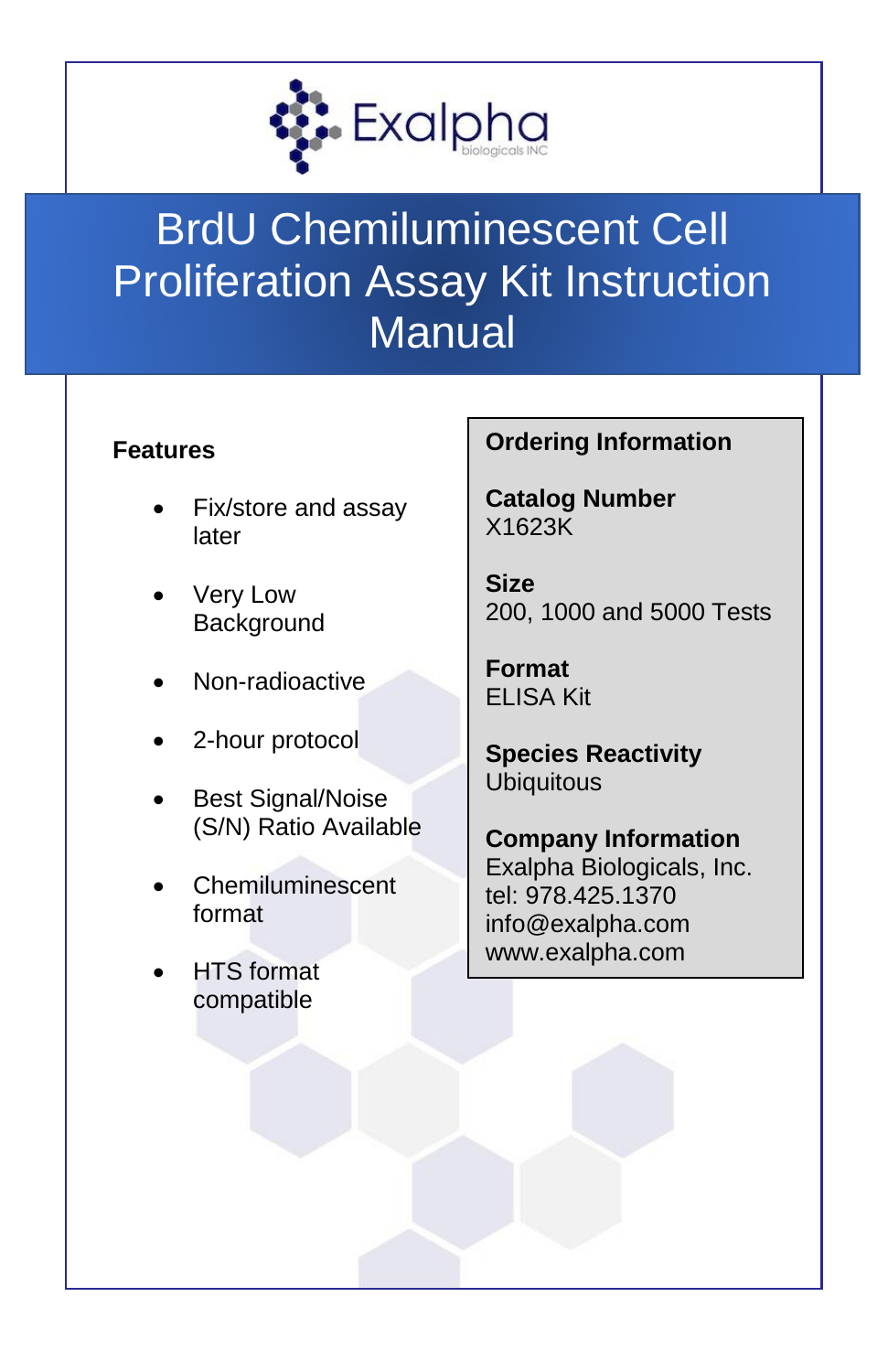

## **Other Kits & Reagents Available from Exalpha Biologicals**

DNA Fragmentation Detection Kit X2044K1 (30 Tests) X2044K2 (60 Tests)

BrdU Cell Proliferation Assay Kit X1327K1 (200 Tests) X1327K2 (1000 Tests) X1327K3 (5000 Tests)

BrdU Chemiluminescent Cell Proliferation Assay Kit X1623K1 (200 Tests) X1623K2 (1000 Tests) X1623K3 (5000 Tests)

BrdU Immunohistochemistry Kit X1545K (50 Sections)

BrdU Fluorescent Immunohistochemistry Kit X2839K (FL488 nm, 50 Sections) X2840K (FL549 nm, 50 Sections)

Antifade Mounting Medium X2841 (7 ml)

BrdU Reagent for In Vivo Injection X2834 (5 x 5 mg)

BrdU Unstained Control Slides X2743 (5 slides)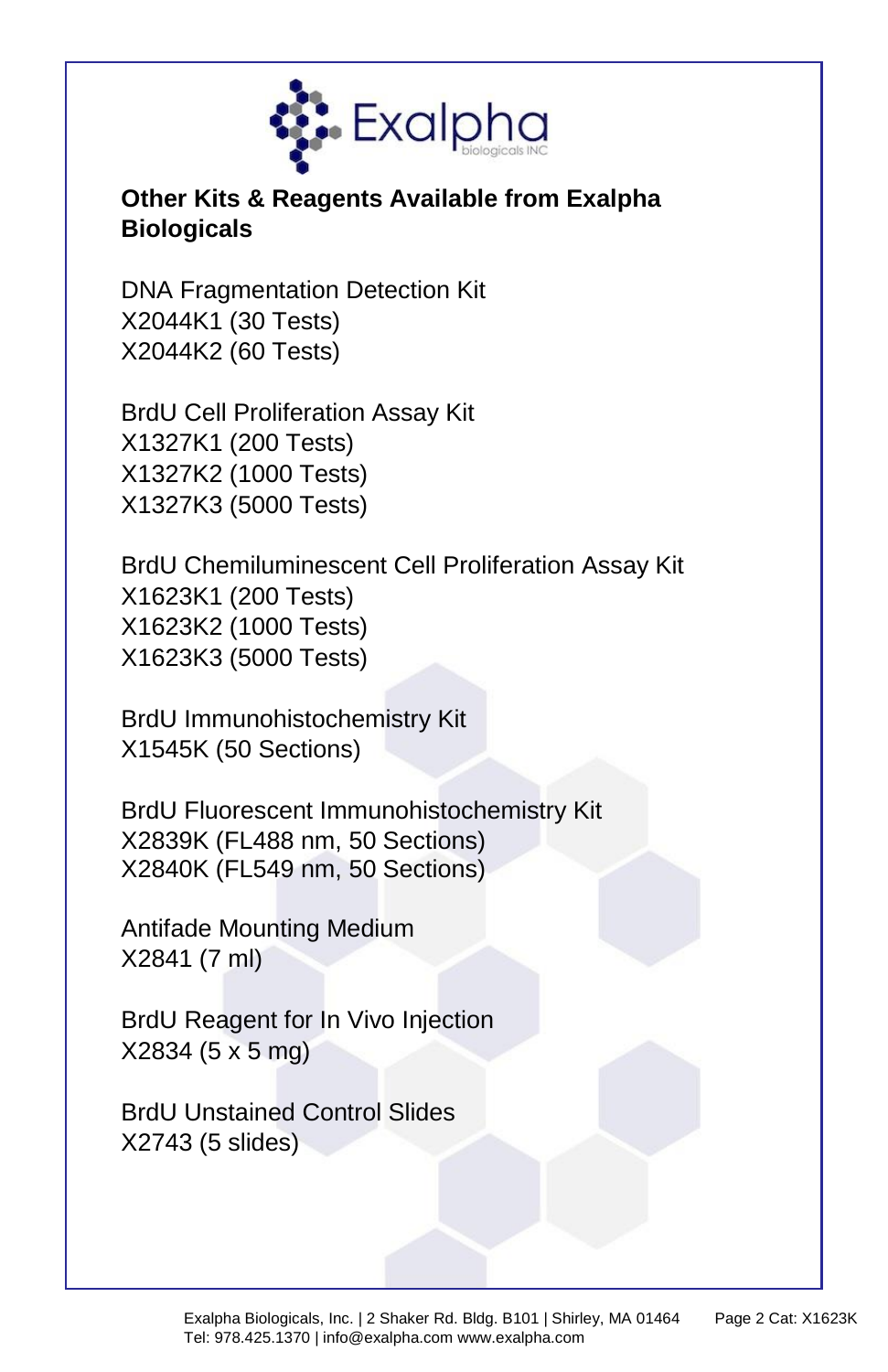

## **Table of Contents**

| $5-6$             |
|-------------------|
| $6 - 7$           |
| 7                 |
| $8-9$             |
| 10                |
| $10 - 15$         |
| <b>Back Cover</b> |
|                   |

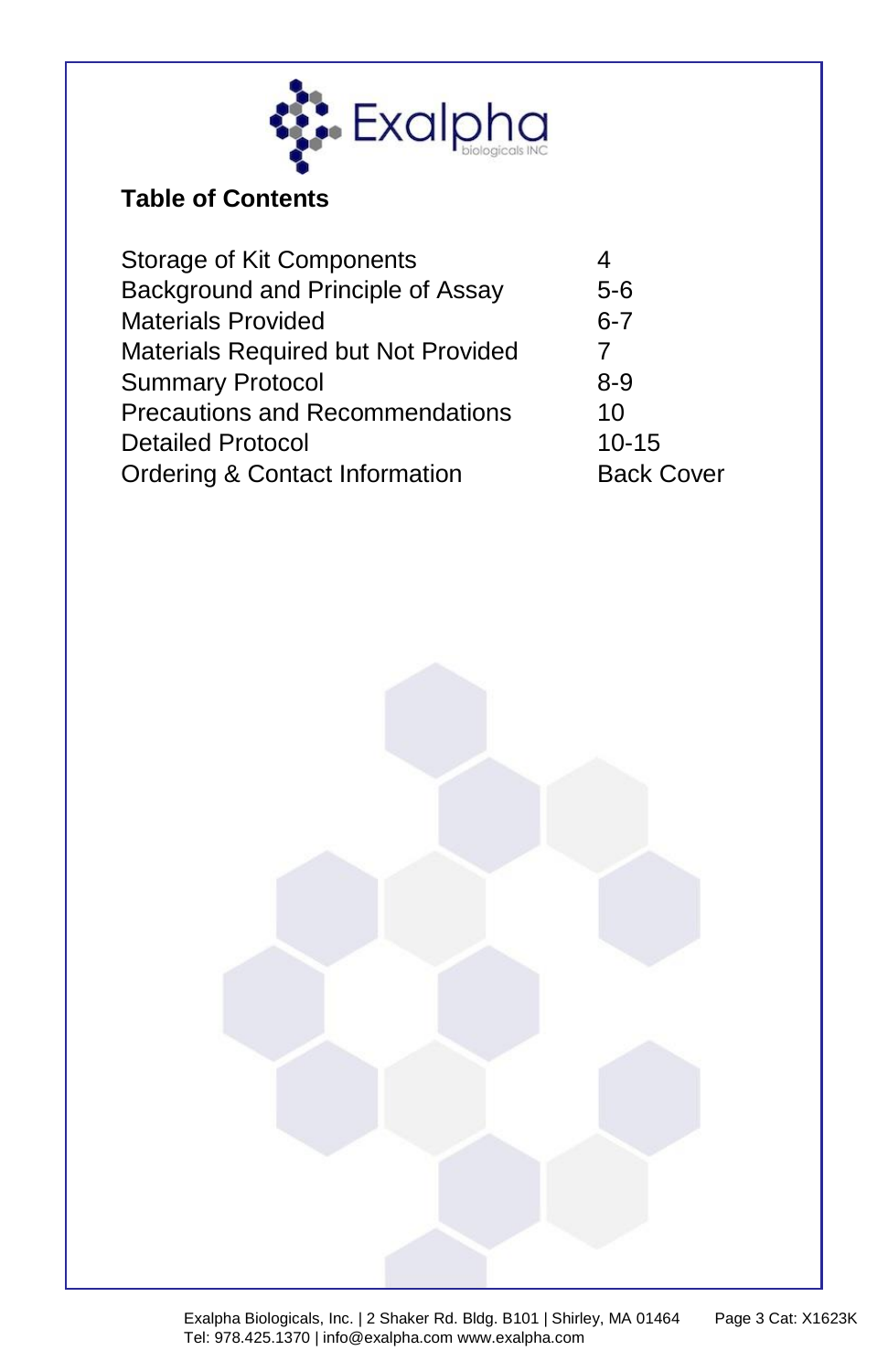

#### **Intended Use**

The Exalpha Biologicals, Inc. BrdU Chemiluminescent Cell Proliferation Assay Kit is a non-isotopic immunoassay for the quantitation of bromodeoxyuridine incorporation into newly synthesized DNA of actively proliferating cells.

This assay is for research use only and not for use in diagnostic or therapeutic procedures.

#### **Storage of Kit Components**

Exalpha's BrdU Chemiluminescent Cell Proliferation Assay Kit components are shipped on cold pack. Upon receipt, store kit at -20°C in a non-frost- free freezer. For long term storage, it is recommended that you aliquot and freeze the Prediluted Anti-BrdU Detector Antibody (Component 3) and 2000x Peroxidase Goat anti-Mouse IgG (Component 5) at -20°C. Thirty (30) minutes prior to the use of each component, thaw component. Remove the Fixative/Denaturing Solution (Component 2) and place at room temperature for at least 4 hours prior to use. The Fixative/Denaturing Solution may contain slight precipitation and its color may vary between clear to light yellow. Return the Prediluted Anti-BrdU Detector Antibody (Component 3) and 2000x Peroxidase Goat anti-Mouse IgG (Component 5) to -20°C immediately after use. All other components may be stored at 4-8°C immediately after use. Special care should be taken to keep the Prediluted Anti-BrdU Detector Antibody (Component 3) and 2000x Peroxidase Goat anti-Mouse IgG (Component 5) cold by pulling out the number of aliquots needed for the test, keeping them on ice, and leaving the remaining aliquots at -20°C.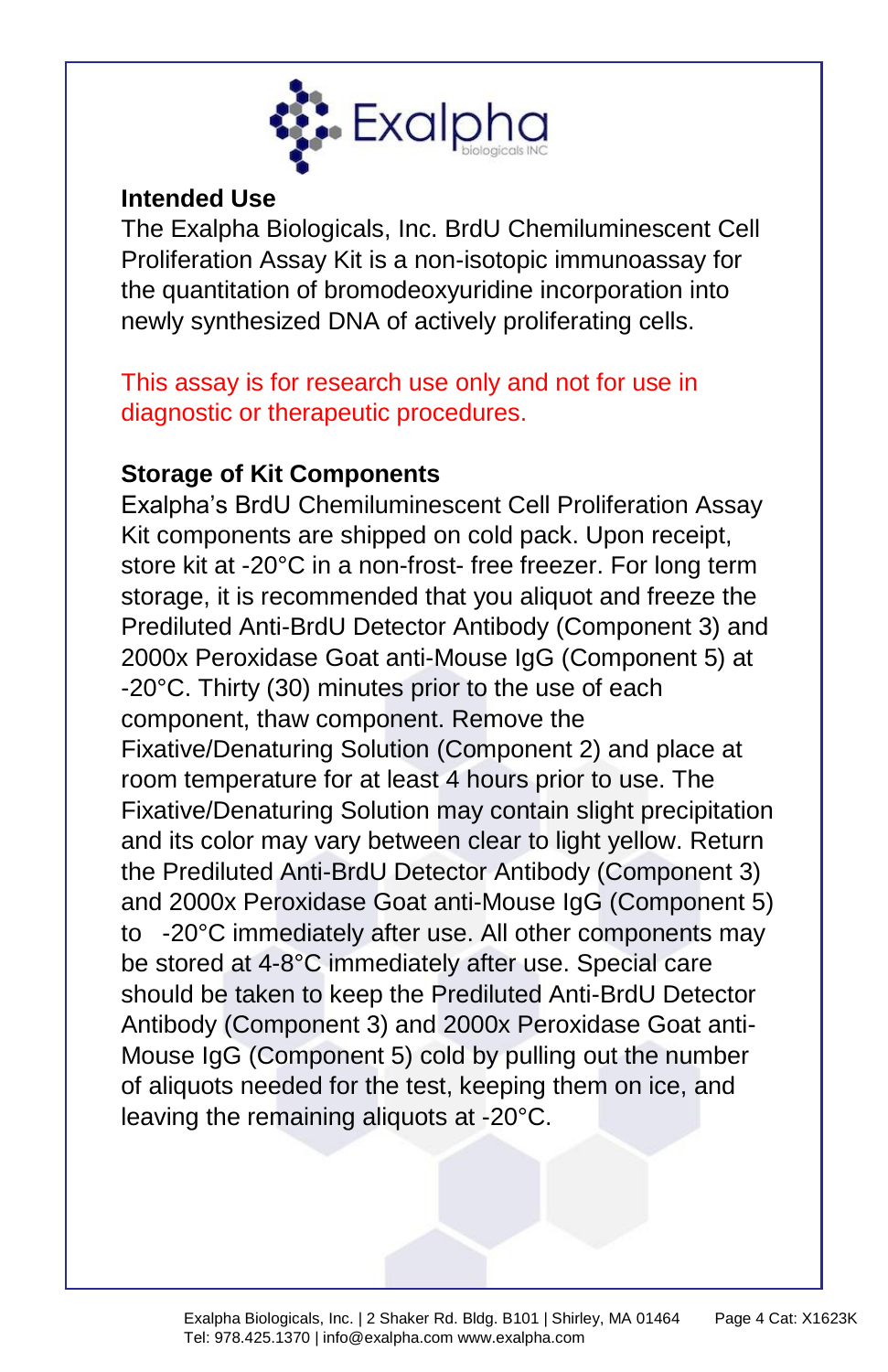

#### **Background**

The BrdU Chemiluminescent Cell Proliferation Assay Kit is a non-isotopic enzyme immunoassay for the quantification of DNA synthesis and cell proliferation.

Evaluation of cell cycle progression is essential for investigations in many scientific fields. Measurement of  $[{}^{3}H]$ thymidine incorporation as cells enter S phase has long been the traditional method for the detection of cell proliferation. Subsequent quantification of [<sup>3</sup>H] thymidine is performed by scintillation counting or autoradiography. This technology is slow, labor intensive and has several limitations including the handling and disposal of radioisotopes and the necessity of expensive equipment.

A well-established alternative to [<sup>3</sup>H] thymidine uptake has been demonstrated by numerous investigators. In these methods bromodeoxyuridine (BrdU), a thymidine analog, replaces [<sup>3</sup>H] thymidine. BrdU is incorporated into newly synthesized DNA strands of actively proliferating cells. Following partial denaturation of double stranded DNA, BrdU is detected immunochemically allowing the assessment of the population of cells which are actively synthesizing DNA.

Exalpha Biologicals BrdU Chemiluminescent Cell Proliferation Assay Kit involves incorporation of BrdU Reagent into cells cultured in microtiter plates using the cell layer as the solid phase. The resultant assay is rapid, easy to perform and applicable to high sample throughput. In addition to evaluation of cell proliferation, information such as cell number, morphology and analysis of cellular antigens can be obtained from a single culture.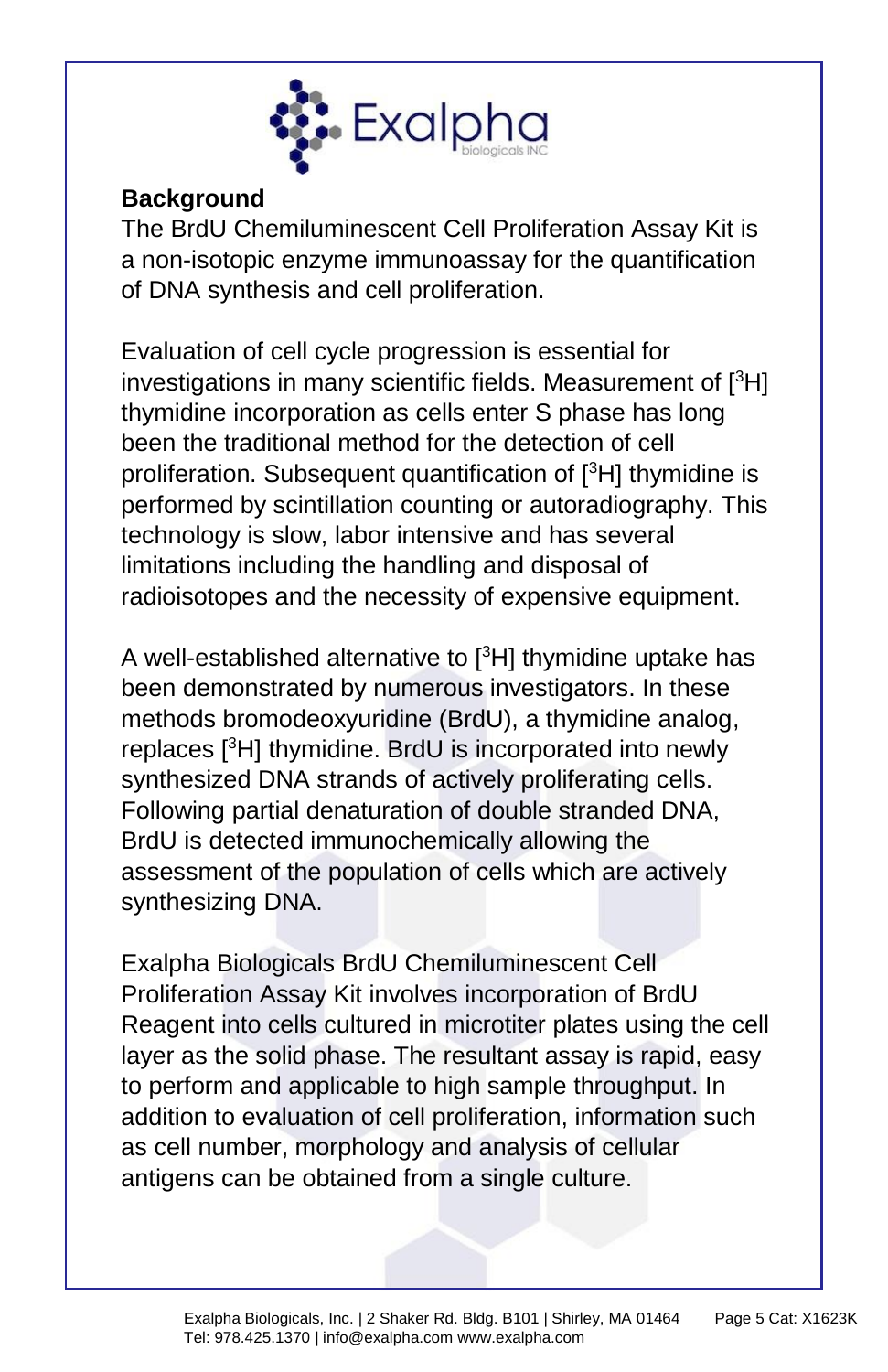

### **Principle of the Assay**

Exalpha Biologicals BrdU Chemiluminescent Proliferation Assay Kit involves incorporation of BrdU Reagent into cells cultured in microtiter plates using the cell layer as the solid phase. During the final 2 to 24 hours of culture 1X BrdU Reagent is added to wells of the microtiter plate. BrdU Reagent will be incorporated into the DNA of dividing cells. To enable antibody binding to the incorporated BrdU, cells must be fixed, permeabilized and the DNA denatured. This is all done in one step by treatment with Fixative/Denaturing Solution. Prediluted Anti-BrdU Detector Antibody is pipetted into the wells and allowed to incubate for one hour, during which time it binds to any incorporated BrdU Reagent. Unbound Prediluted Anti-BrdU Detector Antibody is washed away and 1x Peroxidase Goat anti-Mouse IgG is added, which binds to the Prediluted Anti-BrdU Detector Antibody.

The 1x Peroxidase Goat anti-Mouse IgG catalyzes the oxidation of diacylhydrazides. The reaction product, in its excited state, decays yielding light in the process. This reaction has a large dynamic range spanning many logs of relative luminescence. The intensity of the luminescence is proportional to the amount of incorporated BrdU Reagent in the cells. The reaction is quantified using a luminometer and is plotted as relative light units per second (RLU/s).

#### **Materials Provided**

The BrdU Chemiluminescent Cell Proliferation Assay is provided in 200, 1000 and 5000 test sizes. Volumes listed below are for the 200 test kit.

1. 500x BrdU Reagent (Part#J0012): 15 μl.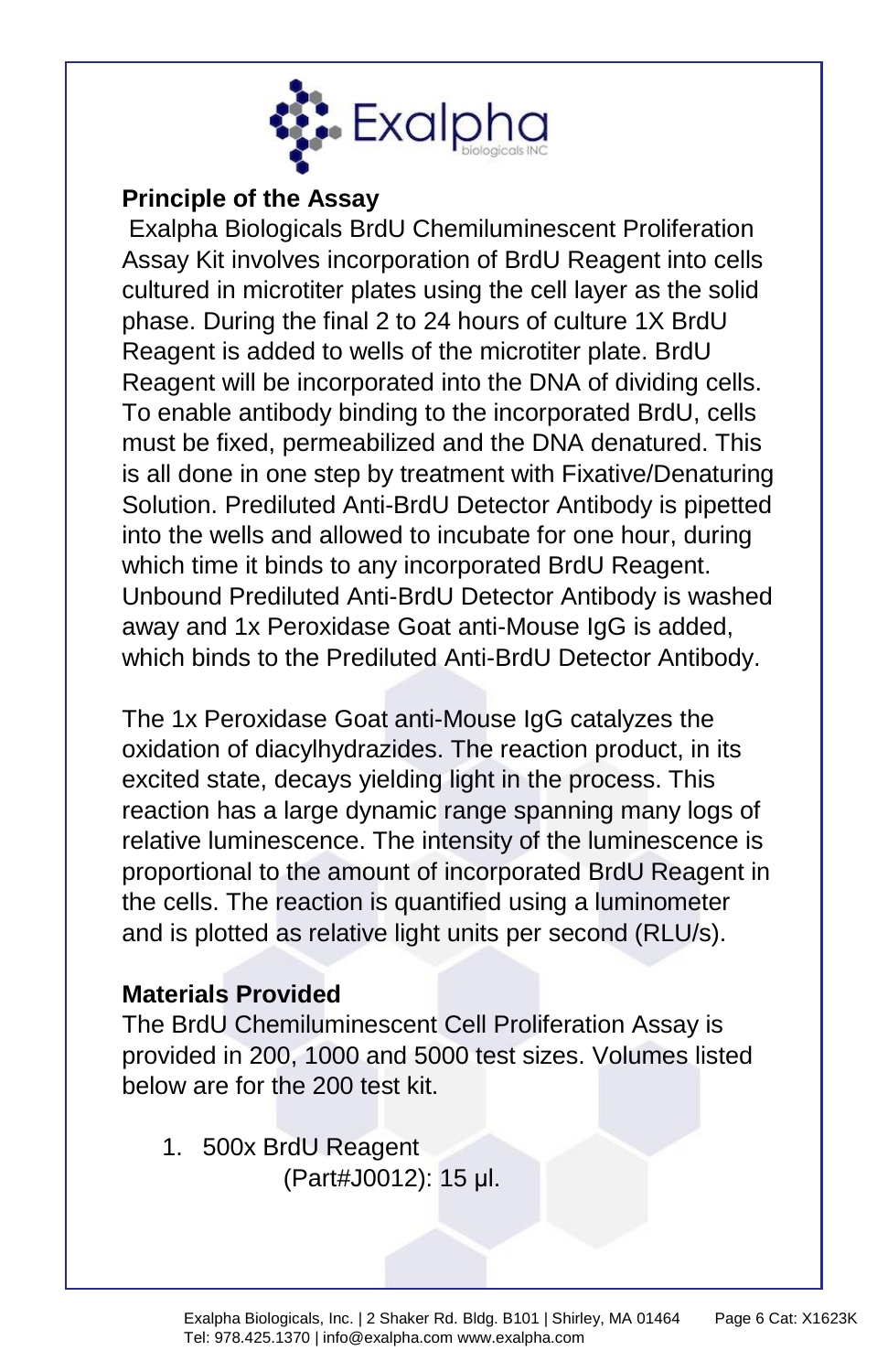

2. Fixative/Denaturing Solution (*Solution may contain slight precipitation and its color may vary between clear to light yellow.*)

(Part #J0013): 2 X 20 ml.

- 3. Prediluted Anti-BrdU Detector Antibody (Part #J0014): 20 ml.
- 4. Chemiluminescent Reaction Buffer (Part #J0018): 24 ml reaction buffer for preparation of Chemiluminescent Substrate.
- 5. 2000x Peroxidase Goat anti-Mouse IgG (Part#J0016): 15 μl.
- 6. ELISA Conjugate Diluent (Part#J0004): 25 ml Buffer for dilution of Conjugate.
- 7. Chemiluminescent Substrate (Part #J0017): 800 µl.
- 8. 50X Tris/Tween Plate Wash Concentrate (Part#J0007): 90 ml concentrated solution of buffered Tris and surfactant.

# **Materials Required But Not Provided**

- 1. 2-20 µl, 20-200 µl and 200-1000 µl precision pipettors with disposable tips
- 2. Wash bottle or multichannel dispenser for washing
- 3. 2000 ml graduated cylinder
- 4. PBS (137 mM NaCl, 2.7 mM KCl, 4.3 mM Na2HPO4-7H2O, 1.4 mM KH2PO4)
- 5. Deionized or distilled  $H_2O$
- 6. Luminometer
- 7. Tissue culture microtiter plate (96 well culture dish)
- 8. Sterile reagent troughs
- 9. Micro syringe filter (0.2 µm)
- 10. Syringe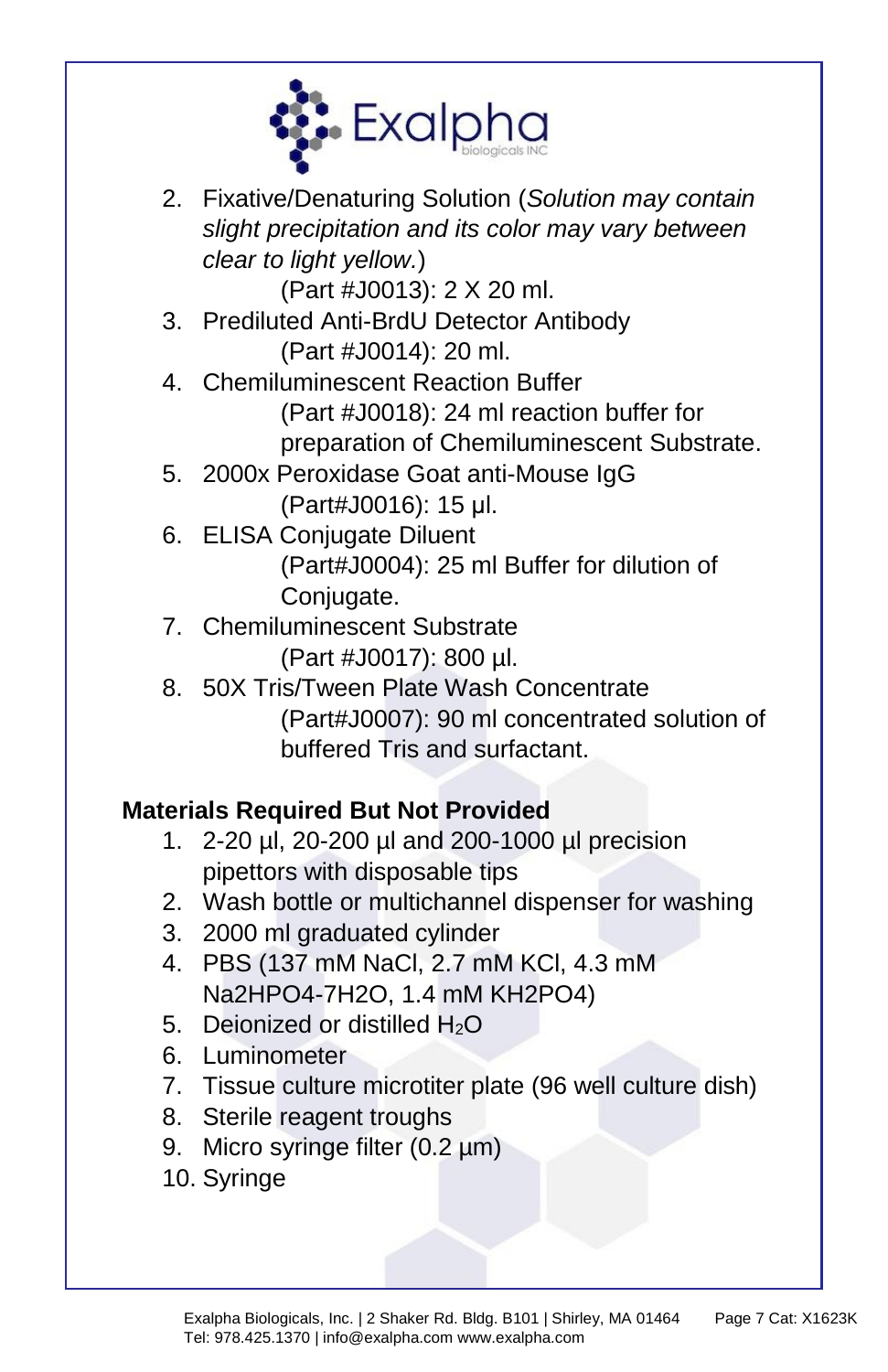

## **Summary Protocol**

- 1. Cell Plating
	- 1a. No Test Reagent/Drug
		- Seed cells at  $1-2 \times 10^5$  cells/ml,  $100$ μl/well.
	- 1b. With Test Reagent/Drug
		- Seed cells at  $0.5-4 \times 10^5$  cells/ml, 100 μl/well.
		- Add 100 μl/well, 2X concentration desired.
- 2. Addition of BrdU Reagent
	- Dilute 500X BrdU Reagent in cell culture media, add 20 μl/well (be sure to include a No BrdU control).
	- Incubate 2-24 hours.
- 3. Fix and Denature
	- 3a. Adherent and Suspension Cells No-Spin Procedure
		- Aspirate (or flick) the media from the cell wells.
		- Add 200 μl/well Fixative/Denaturing Solution.
		- Incubate 30 minutes at Room Temp.
		- Aspirate the Fixative/Denaturing Solution and blot the plates dry.

3b. Suspension Cells Spin Procedure

- Spin the plates for 5 minutes at 1000 rpm.
- Aspirate media, add 200 μl/well Fixative/Denaturing Solution.
- Incubate for 30 minutes, room temp.
- Aspirate the Fixative/Denaturing Solution and blot the plates dry.
- 4. Wash Step
	- Dilute the 50X Tris/Tween Plate Wash Concentrate in distilled water.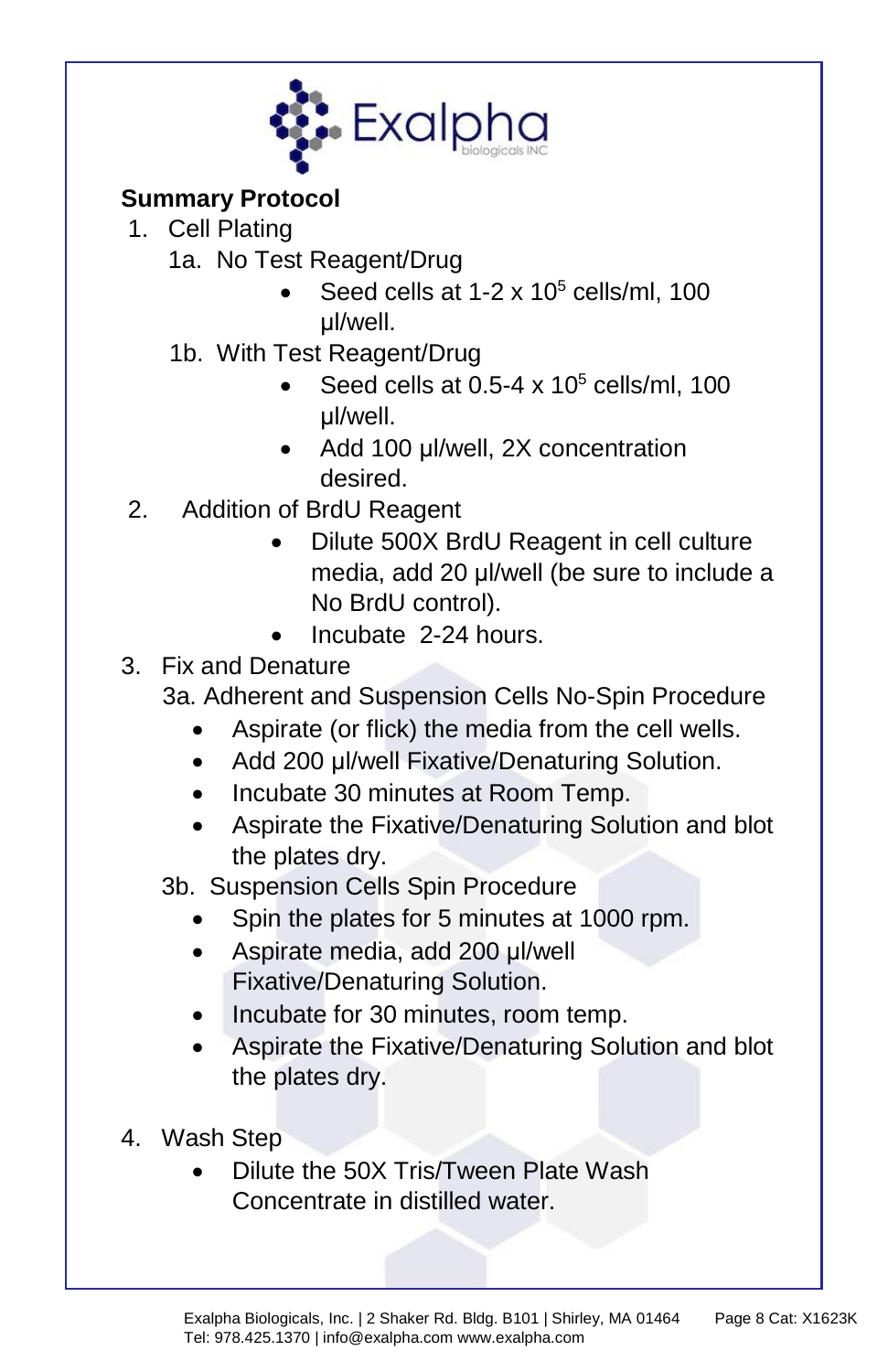

- Wash X3 with 1X Tris/Tween Plate Wash and blot dry.
- 5. Detector Antibody Addition
	- Add 100 μl/well of Prediluted Anti-BrdU Detector Antibody.
	- Incubate 1 hour at room temp.
- 6. Wash Step
	- Wash X3 with 1X Tris/Tween Plate Wash and blot dry.
- 7. Conjugate Addition
	- Dilute the 2000x Peroxidase Goat anti-Mouse IgG in ELISA Conjugate Diluent.
	- Add 100 μl/well.
	- Incubate for 30 minutes at room temperature.
- 8. Wash Step and Final Water Wash
	- Wash as above. Perform a final distilled water wash by flooding the entire plate with distilled water. Pat dry on absorbent paper towels.
- 9. Development

• Prepare Chemiluminescent Substrate according to the instructions in the Detailed Protocol below.

• Add 100 μl/well of prepared Chemiluminescent Substrate.

10. Read

• Read immediately (reaction may be read for up to 30 minutes)

IMPORTANT NOTE: For best results, read plate immediately after substrate addition.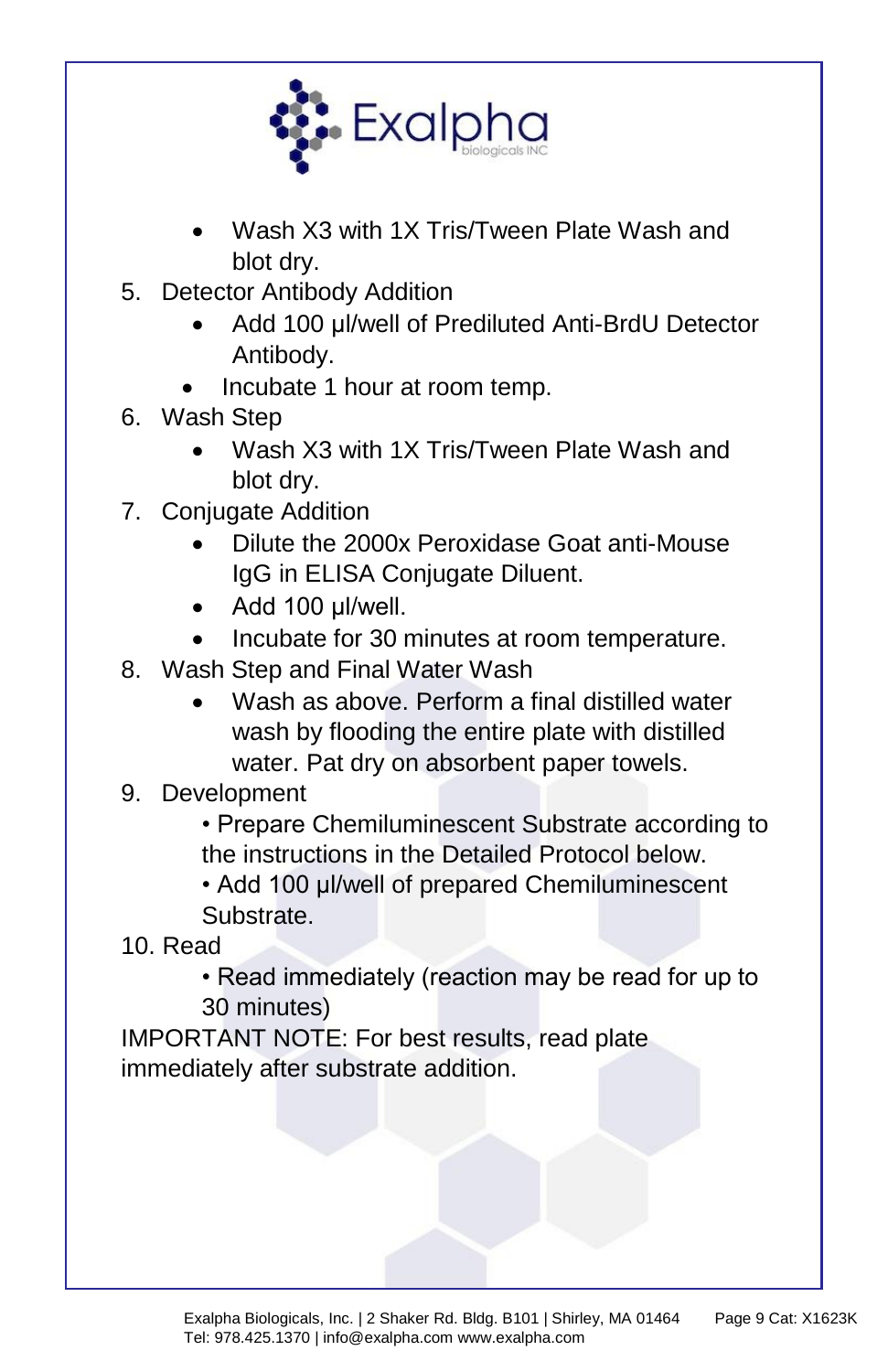

#### **Precautions and Recommendations**

- 1. Do not expose reagents to excessive light.
- 2. Wear disposable gloves and eye protection.
- 3. Do not use the kit beyond the expiration date.
- 4. Do not mix reagents from different kits.
- 5. Do not mouth pipette or ingest any of the reagents.
- 6. The buffers and reagents used in this kit contain anti-microbial and anti-fungal reagents. Care should be taken to prevent direct contact with these products.
- 7. Do not smoke, eat, or drink when performing the assay or in areas where samples or reagents are handled.
- 8. Human samples may be contaminated with infectious agents. Do not ingest, expose to open wounds, or breathe aerosols. Dispose of samples properly.

## **Detailed Protocol**

#### **Recommended Controls**

Two types of controls are recommended to ensure validity of the experiment.

• Blank: Add only tissue culture media (no cells).

• Background: Cells are present in the wells but no BrdU Reagent is added.

## **1. Cell Plating With and Without Test Reagent(s)**

1a. Cell Plating: Seed cells using a sterile 96-well tissue culture plate. Cells are plated at  $2 \times 10^5$  cells/ml in 100 µl/well of appropriate cell culture media. Some of the wells on the plate should be set aside for several controls. These should include wells that do not receive cells (media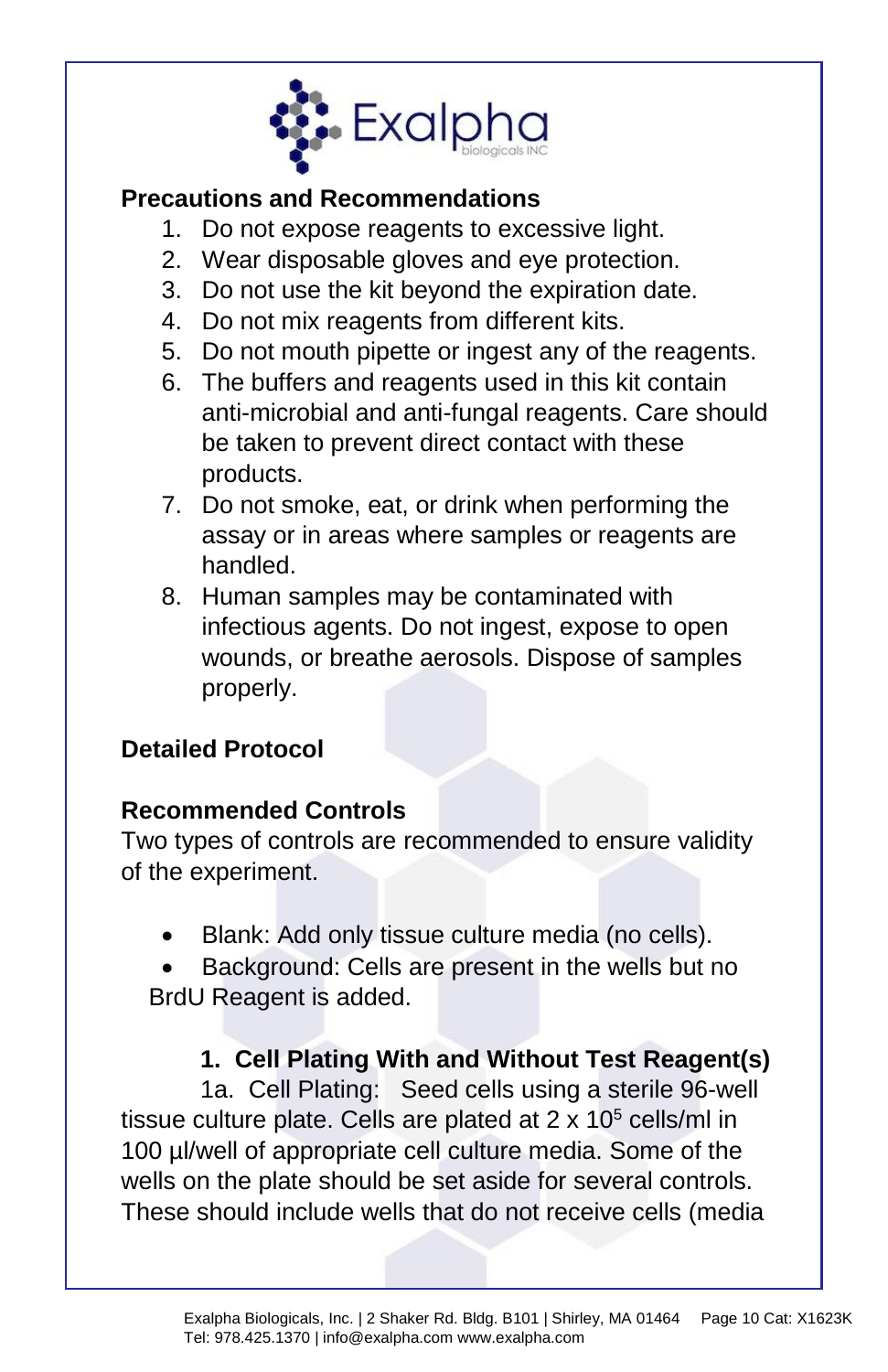

alone), and wells which contain cells but will not receive the BrdU Reagent (assay background).

1b. Addition of Test Reagent (if applicable) The test reagent can be a cell proliferation enhancer or alternatively, can induce growth inhibition or arrest. The test reagent is prepared at twice the desired final concentration (2X) in the cell media. 100 μl/well is added on top of the cell wells. The test reagent should be titered in the assay to determine optimum concentration for inducing cell proliferation or growth arrest. The length of time for test reagent incubation should also be determined for your system (time course study). BrdU Reagent addition (see step 2 below) will occur 2-24 hours prior to the end of the test reagent incubation.

## **2. Addition of BrdU**

The BrdU Reagent will be incorporated into proliferating cells and should be added at least 2 hours prior to the end of the test reagent incubation period. Better sensitivity and signal to noise ratios are obtained when longer BrdU labeling times are used. Dilute the 500X BrdU Reagent 1:500 by adding 8 μl of 500X BrdU Reagent to 4 mls of cell media. Pipette 20 μl of the diluted BrdU Reagent to the appropriate wells. Reminder: a series of wells should be set aside that do NOT receive the BrdU Reagent (- BrdU control for determining assay background). Incubate the assay 2-24 hours.

## **3. Fix and Denature Step and Storage of Fixed Plates**

For detection of the BrdU Reagent by the Prediluted Anti-BrdU Detector Antibody, it is necessary to fix the cells and denature the DNA using a solution provided in this kit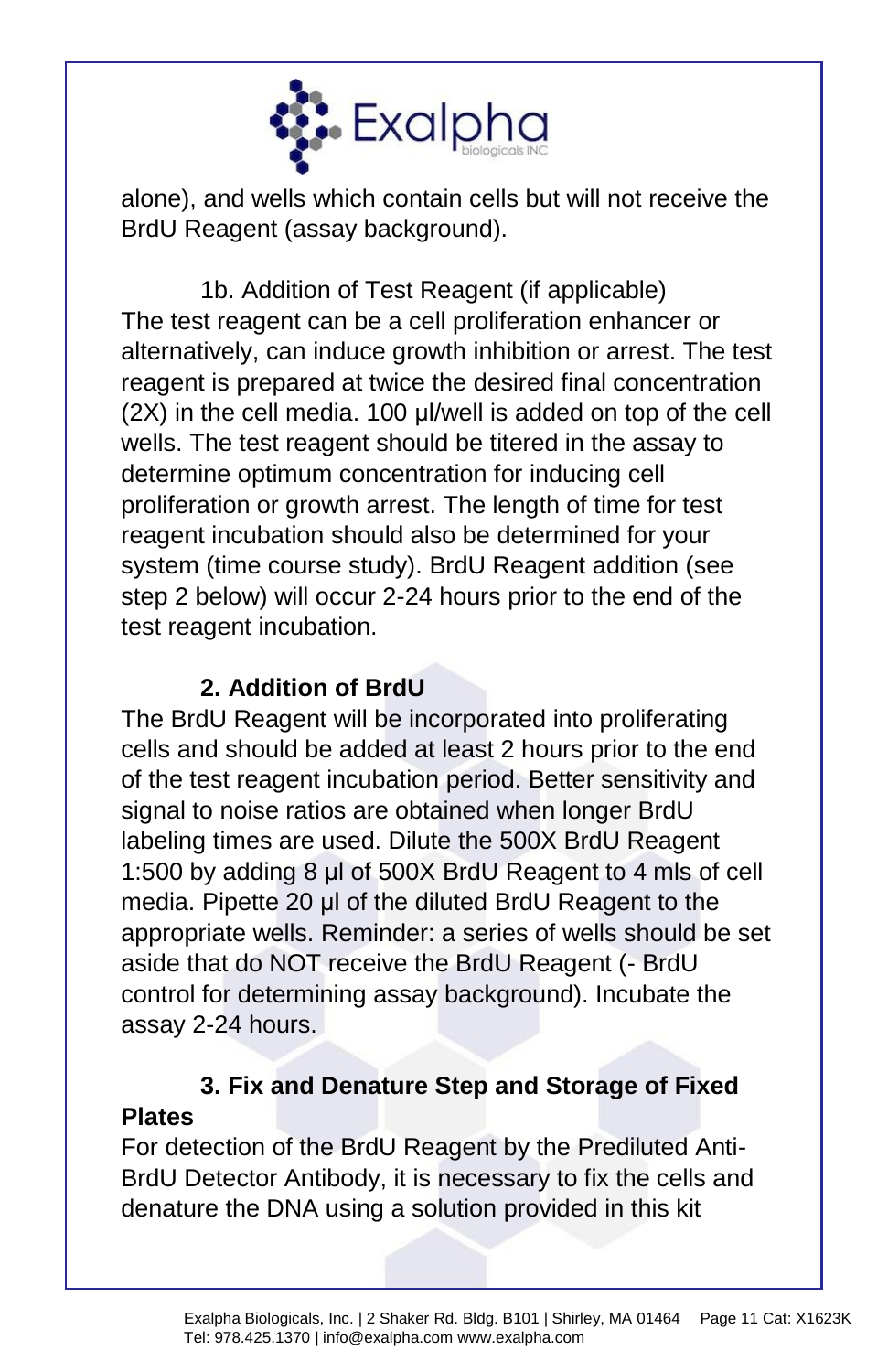

(Fixative/Denaturing Solution). There is no need to spin the cells prior to addition of the Fixative/Denaturing Solution. However, if suspension cells are being used, better precision is obtained if the cell plates are spun in a centrifuge prior to the fixative/denaturing step. Plates may be fixed (see steps 3 a&b) and stored at 4°C for assay at a later time. Place dried plates in a sealed dry plastic bag, zip-lock type bags or heat sealed plastic bags are suitable for this purpose. Plates are stable for at least one month when properly stored.

3a. Adherent and Suspension Cells (No-Spin Fixative/Denaturing Procedure)

Aspirate the media from the cell wells (this can be done mechanically or plate can be inverted over appropriate reservoir and blotted on absorbent paper towels). Add 200 μl/well Fixative/Denaturing Solution and incubate at room temperature for 30 minutes. Aspirate the Fixative/Denaturing Solution and blot the plate dry. Note: Fixed plates can be stored for up to 1 month at 4°C if stored in a heat sealed or zip-lock bag. If storing your plates for future use, make sure the plates are blotted well and are very dry (NO Fixative/Denaturing Solution should be left in the wells).

3b. Suspension Cells (Spin Fixative/Denaturing Procedure)

Spin the plates in the centrifuge (using appropriate centrifuge microtiter plate holders) for 5 minutes at 1000 rpm. Aspirate the media and add 200 μl/well Fixative/Denaturing Solution. Incubate for 30 minutes at room temperature. Aspirate the Fixative/Denaturing Solution and blot the plates dry. The assay can be run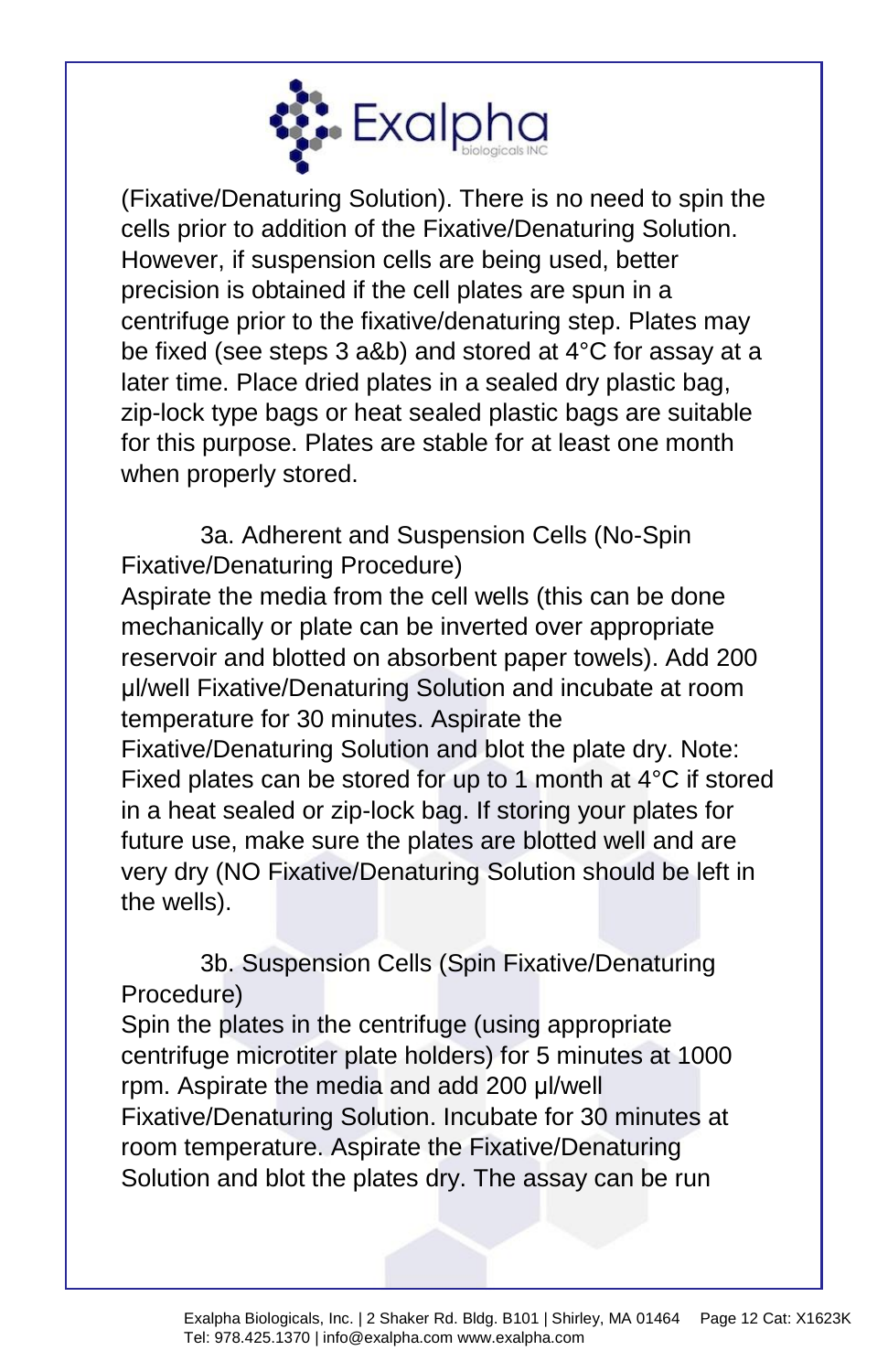

immediately or plates may be stored for future use (see note above).

## **4. Wash Step**

Dilute the 50X Tris/Tween Plate Wash Concentrate 1:50 by adding 40 ml to 1.96 liters of distilled water. A microtiter plate washer may be used for all wash steps OR a squirt bottle for manual plate washing may also be used. In either case, the wells should be filled completely with 1X Tris/Tween Plate Wash. Wash the plate three times with 1X Tris/Tween Plate Wash prior to adding Prediluted Anti-BrdU Detector Antibody. Aspirate the wash solution after the final wash and blot dry on paper towels.

## **5. Addition of Prediluted Anti-BrdU Detector Antibody**

The Prediluted Anti-BrdU Detector Antibody is provided ready-to-use. Add 100 μl/well and incubate for 1 hour at room temperature.

## **6. Wash Step**

Wash as in Step 4 above.

## **7. Preparation and Addition of the 2000x Peroxidase Goat Anti-Mouse IgG**

The 2000x Peroxidase Goat Anti-Mouse IgG is provided as a concentrated stock solution. Dilute the Conjugate 1:2000 by adding 6 μl to 12 ml of ELISA Conjugate Diluent provided. Once diluted, this solution should be filtered using a 0.22 μm syringe filter. This lowers the assay background and improves precision. Pipette 100 μl/well and incubate for 30 minutes at room temperature.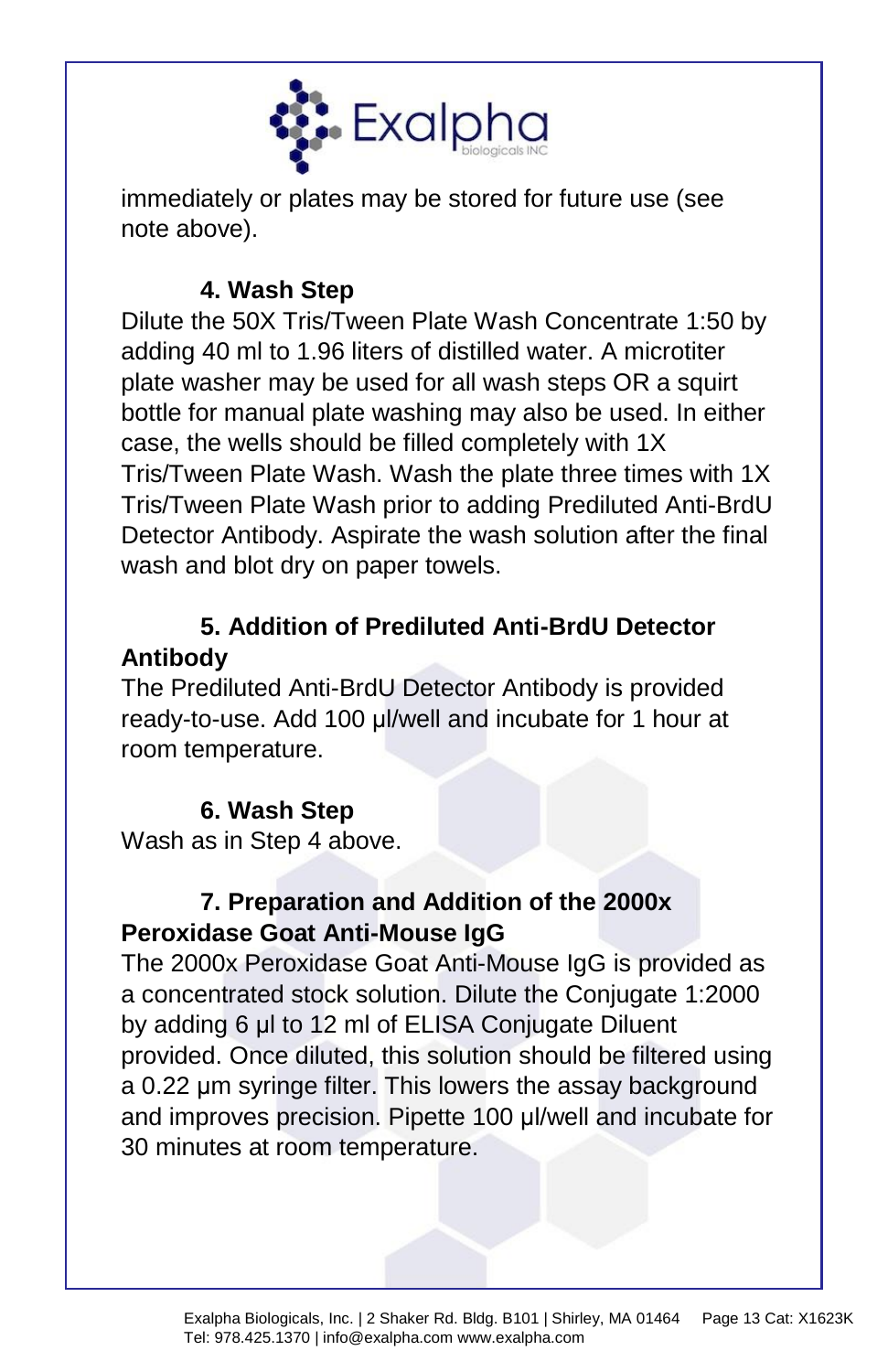

## **8. Wash Step and Final Water Wash**

Wash as in Step 4 above. Perform a final water wash by flooding the entire plate with distilled water. Pat dry on absorbent paper towels.

# **9. Addition of Chemiluminescent Substrate**

NOTE: Prepare only enough Chemiluminescent Substrate to use immediately. Prepared Chemiluminescent Substrate can not be stored.

For 100 tests (One 96 well plate):

Prepare Chemiluminescent Substrate by adding 12 ml of Chemiluminescent Reaction Buffer to 400 μl of Chemiluminescent Substrate then mix. Immediately pipette 100 μl/well prepared Chemiluminescent Substrate and incubate for 5-10 minutes. Do not allow prepared Chemiluminescent Substrate to go unused for any length of time after mixing. Wells should be read immediately for best results. Well can be read for up to 30 minutes after addition of Chemiluminescent Substrate.

For 200 tests (Two 96 well plates):

Prepare Chemiluminescent Substrate by adding 24 ml of Chemiluminescent Reaction Buffer to 800 μl of Chemiluminescent Substrate then mix. Immediately pipette 100 μl/well prepared Chemiluminescent Substrate and incubate for 5-10 minutes. Do not allow prepared Chemiluminescent Substrate to go unused for any length of time after mixing. Wells should be read immediately for best results. Wells can be read for up to 30 minutes after addition of Chemiluminescent Substrate.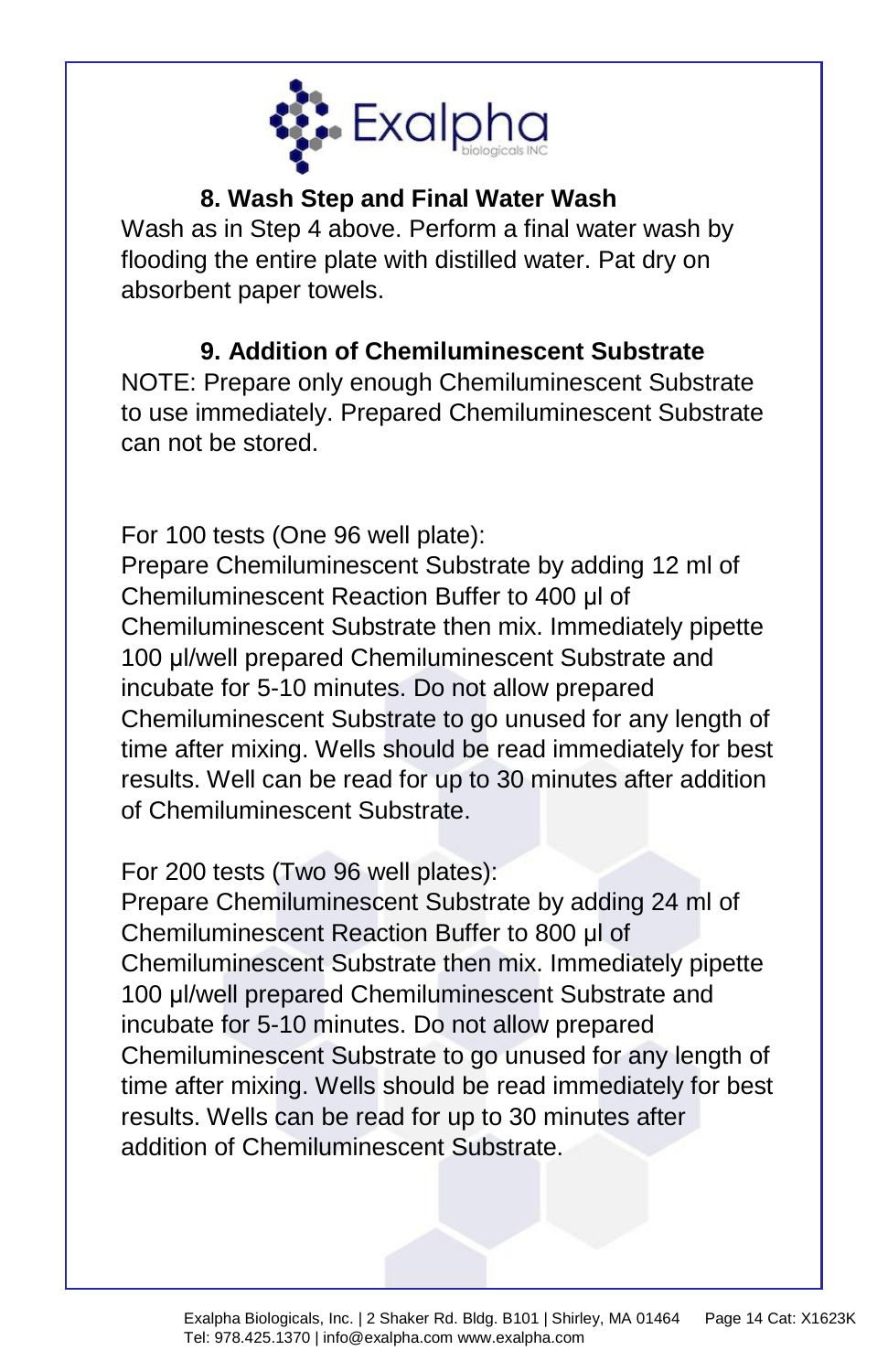

# **10. Reading of the Plate**

Read the plate immediately using a luminometer (0.2 - 1 second integration time) or other alternative method. Plates can be read up to 30 minutes without significant degradation of signal after addition of Chemiluminescent Substrate, but it is strongly recommended to read immediately.